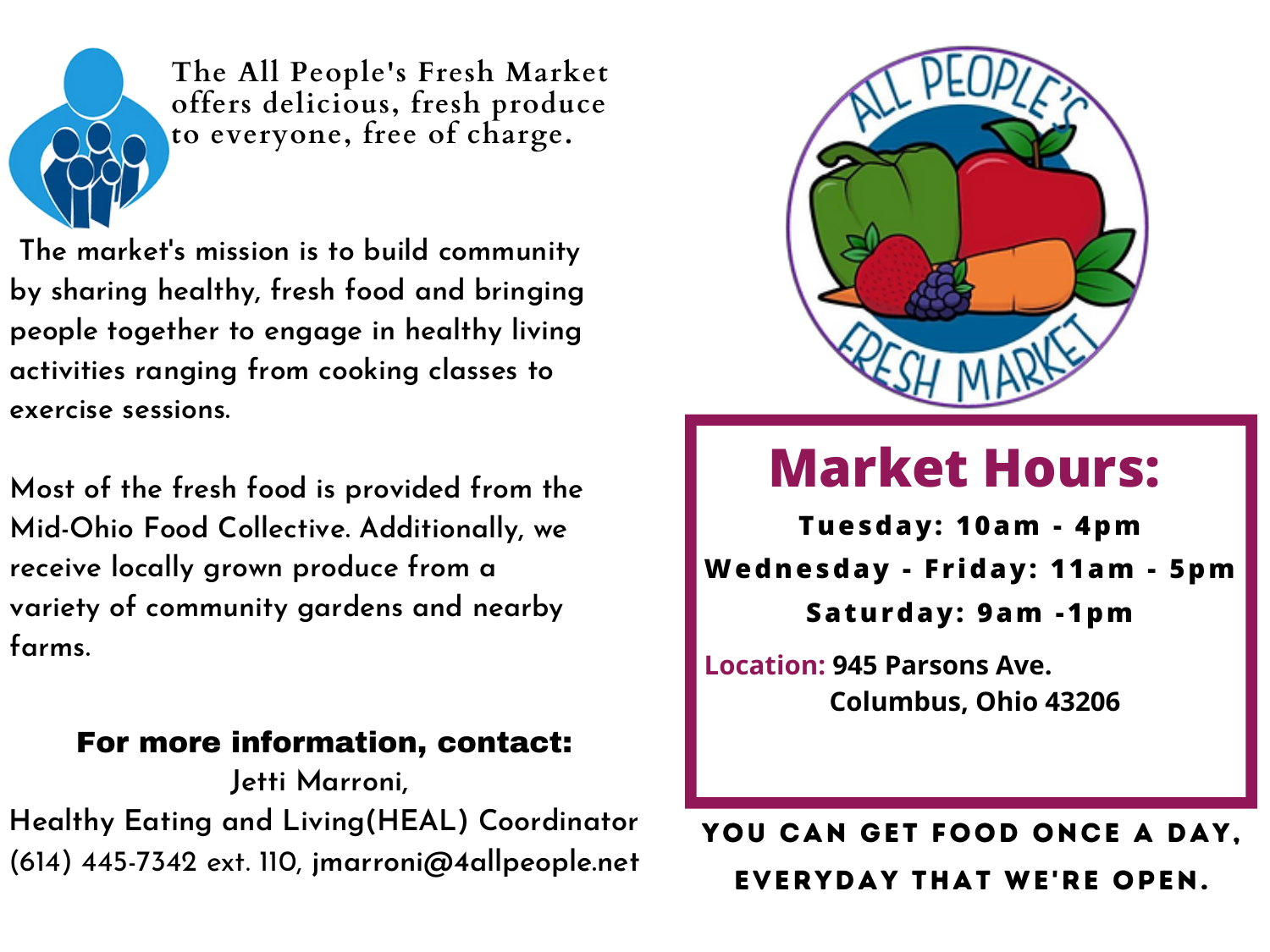



# HEAL CLASS SCHEDULE CLASSES ARE FREE AND ALL ARE WELCOME!

## For more information, visit HEAL4allpeople.org

#### **9am:** Meditation

Recording posted on website **11am: Health** Education **Club** (Lunch Provided) 280 Reeb Ave Cancelled June

20th **5:30pm:** Intervals Workout 911 Parsons Ave **Cancelled June 13th & 20th**

**11am:**

#### Food

#### Preservations

\*Bi-weekly, Starting June  $14th^*$ 911 Parsons Ave

**1pm:** Relaxation 4 All People 911 Parsons Ave

**10:30am: Wellness** Wednesdays

\*Bi-weekly \* 945 Parsons Ave

**11am:** Bingo (Lunch Provided) 280 Reeb Ave

**12pm:** ArtThrive **Class** 946 Parsons Ave

**5:30pm:** Yoga \*Monthly \* 911 Parsons Ave **11am:**

Lunch in Roots Café

\*Kids Activities Starting June 17th\* 280 Reeb Ave

**11am:**

Ask a Registered Dietitian **July 1st** 945 Parsons Ave





#### **12pm:** Cooking Skills Classes

**\***RSVP Required\* 946 Parsons Ave

**9am:** Walk with a Doc \*Monthly June 11th\* Schiller Park, 1069 Jaeger St.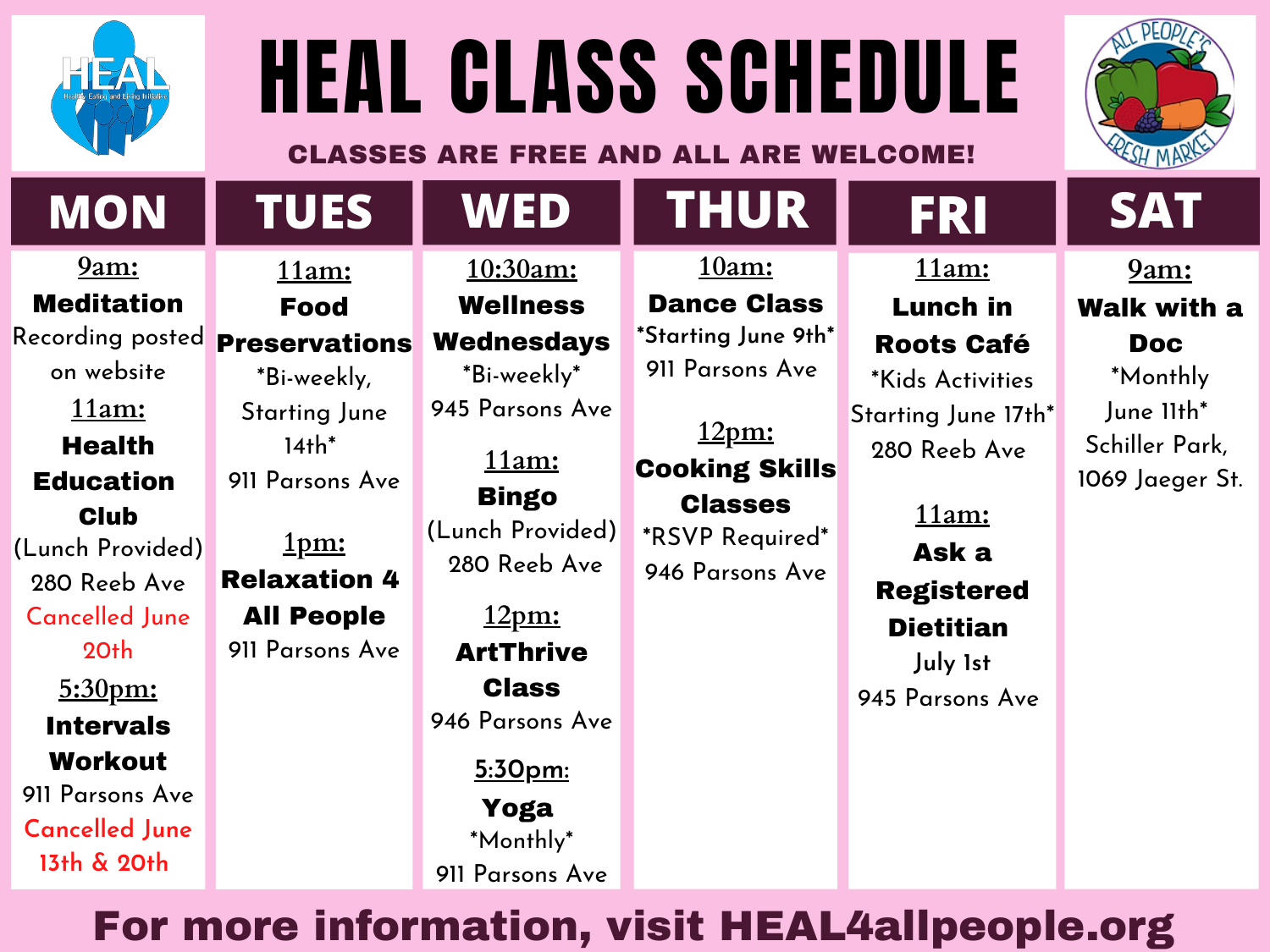**El objetivo del mercado es construir una comunidad por medio de ofrecer comida sana y fresca y unir a la gente para participar en actividades de vivir sano.**

**La mayoridad de la comida es donada por el Mid-Ohio Food Collective. También recibimos productos de una variedad de jardines comunitarios y granjas en el área.**

### Para más información contacte a: Jetti Marroni, Coordinadora de Healthy Eating and Living (HEAL) jmarroni@4allpeople.net



## **Horas de operación**

**mar tes: 10am - 4pm**

**miércoles - viernes: 11am - 5pm sábado: 9am -1pm**



**The All People's Fresh Market les ofrece frutas y verduras frescas, deliciosas y gratuitas a todos.**

> **locación: 945 Parsons Ave. Columbus, Ohio 43206**

### se puede venir una vez al día durante las horas de operación.